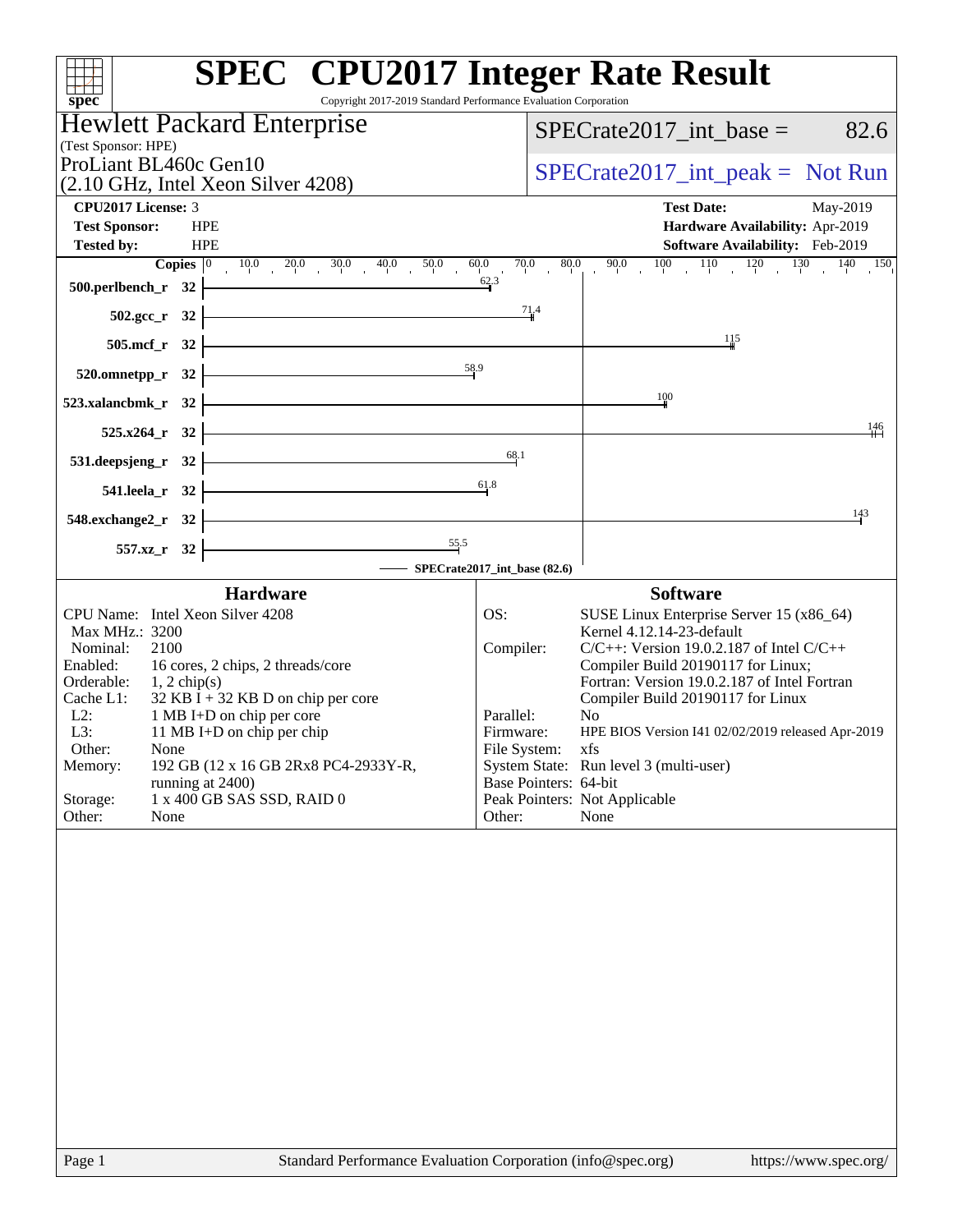

Copyright 2017-2019 Standard Performance Evaluation Corporation

# Hewlett Packard Enterprise

(Test Sponsor: HPE)

(2.10 GHz, Intel Xeon Silver 4208)

SPECrate2017 int\_base =  $82.6$ 

# ProLiant BL460c Gen10<br>  $SPECTA 10$  [SPECrate2017\\_int\\_peak =](http://www.spec.org/auto/cpu2017/Docs/result-fields.html#SPECrate2017intpeak) Not Run

**[Tested by:](http://www.spec.org/auto/cpu2017/Docs/result-fields.html#Testedby)** HPE **[Software Availability:](http://www.spec.org/auto/cpu2017/Docs/result-fields.html#SoftwareAvailability)** Feb-2019

**[CPU2017 License:](http://www.spec.org/auto/cpu2017/Docs/result-fields.html#CPU2017License)** 3 **[Test Date:](http://www.spec.org/auto/cpu2017/Docs/result-fields.html#TestDate)** May-2019 **[Test Sponsor:](http://www.spec.org/auto/cpu2017/Docs/result-fields.html#TestSponsor)** HPE **[Hardware Availability:](http://www.spec.org/auto/cpu2017/Docs/result-fields.html#HardwareAvailability)** Apr-2019

### **[Results Table](http://www.spec.org/auto/cpu2017/Docs/result-fields.html#ResultsTable)**

|                                             | <b>Base</b>   |                |       |                |       | <b>Peak</b>    |            |               |                |              |                |              |                |              |
|---------------------------------------------|---------------|----------------|-------|----------------|-------|----------------|------------|---------------|----------------|--------------|----------------|--------------|----------------|--------------|
| <b>Benchmark</b>                            | <b>Copies</b> | <b>Seconds</b> | Ratio | <b>Seconds</b> | Ratio | <b>Seconds</b> | Ratio      | <b>Copies</b> | <b>Seconds</b> | <b>Ratio</b> | <b>Seconds</b> | <b>Ratio</b> | <b>Seconds</b> | <b>Ratio</b> |
| $500.$ perlbench_r                          | 32            | 819            | 62.2  | 814            | 62.6  | 817            | 62.3       |               |                |              |                |              |                |              |
| $502.\text{gcc}$ <sub>r</sub>               | 32            | 635            | 71.3  | 634            | 71.4  | 631            | 71.8       |               |                |              |                |              |                |              |
| $505$ .mcf r                                | 32            | 451            | 115   | 449            | 115   | 448            | 116        |               |                |              |                |              |                |              |
| 520.omnetpp_r                               | 32            | 712            | 58.9  | 712            | 58.9  | 713            | 58.8       |               |                |              |                |              |                |              |
| 523.xalancbmk r                             | 32            | 337            | 100   | 335            | 101   | 336            | <b>100</b> |               |                |              |                |              |                |              |
| 525.x264 r                                  | 32            | 379            | 148   | 383            | 146   | 385            | 145        |               |                |              |                |              |                |              |
| $531.$ deepsjeng $_r$                       | 32            | 539            | 68.0  | 539            | 68.1  | 539            | 68.1       |               |                |              |                |              |                |              |
| 541.leela r                                 | 32            | 857            | 61.9  | 859            | 61.7  | 857            | 61.8       |               |                |              |                |              |                |              |
| 548.exchange2_r                             | 32            | 587            | 143   | 586            | 143   | 586            | 143        |               |                |              |                |              |                |              |
| 557.xz r                                    | 32            | 622            | 55.5  | 623            | 55.5  | 623            | 55.5       |               |                |              |                |              |                |              |
| $SPECrate2017$ int base =<br>82.6           |               |                |       |                |       |                |            |               |                |              |                |              |                |              |
| SPECrate2017 int peak $=$<br><b>Not Run</b> |               |                |       |                |       |                |            |               |                |              |                |              |                |              |

Results appear in the [order in which they were run.](http://www.spec.org/auto/cpu2017/Docs/result-fields.html#RunOrder) Bold underlined text [indicates a median measurement.](http://www.spec.org/auto/cpu2017/Docs/result-fields.html#Median)

#### **[Submit Notes](http://www.spec.org/auto/cpu2017/Docs/result-fields.html#SubmitNotes)**

 The numactl mechanism was used to bind copies to processors. The config file option 'submit' was used to generate numactl commands to bind each copy to a specific processor. For details, please see the config file.

### **[Operating System Notes](http://www.spec.org/auto/cpu2017/Docs/result-fields.html#OperatingSystemNotes)**

 Stack size set to unlimited using "ulimit -s unlimited" Transparent Huge Pages enabled by default Prior to runcpu invocation Filesystem page cache synced and cleared with: sync; echo 3 > /proc/sys/vm/drop\_caches runcpu command invoked through numactl i.e.: numactl --interleave=all runcpu <etc>

## **[General Notes](http://www.spec.org/auto/cpu2017/Docs/result-fields.html#GeneralNotes)**

Environment variables set by runcpu before the start of the run: LD\_LIBRARY\_PATH = "/home/cpu2017\_u2/lib/ia32:/home/cpu2017\_u2/lib/intel64"

 Binaries compiled on a system with 1x Intel Core i9-7900X CPU + 32GB RAM memory using Redhat Enterprise Linux 7.5 NA: The test sponsor attests, as of date of publication, that CVE-2017-5754 (Meltdown) is mitigated in the system as tested and documented. Yes: The test sponsor attests, as of date of publication, that CVE-2017-5753 (Spectre variant 1) is mitigated in the system as tested and documented. Yes: The test sponsor attests, as of date of publication, that CVE-2017-5715 (Spectre variant 2)

**(Continued on next page)**

| Page 2 | Standard Performance Evaluation Corporation (info@spec.org) | https://www.spec.org/ |
|--------|-------------------------------------------------------------|-----------------------|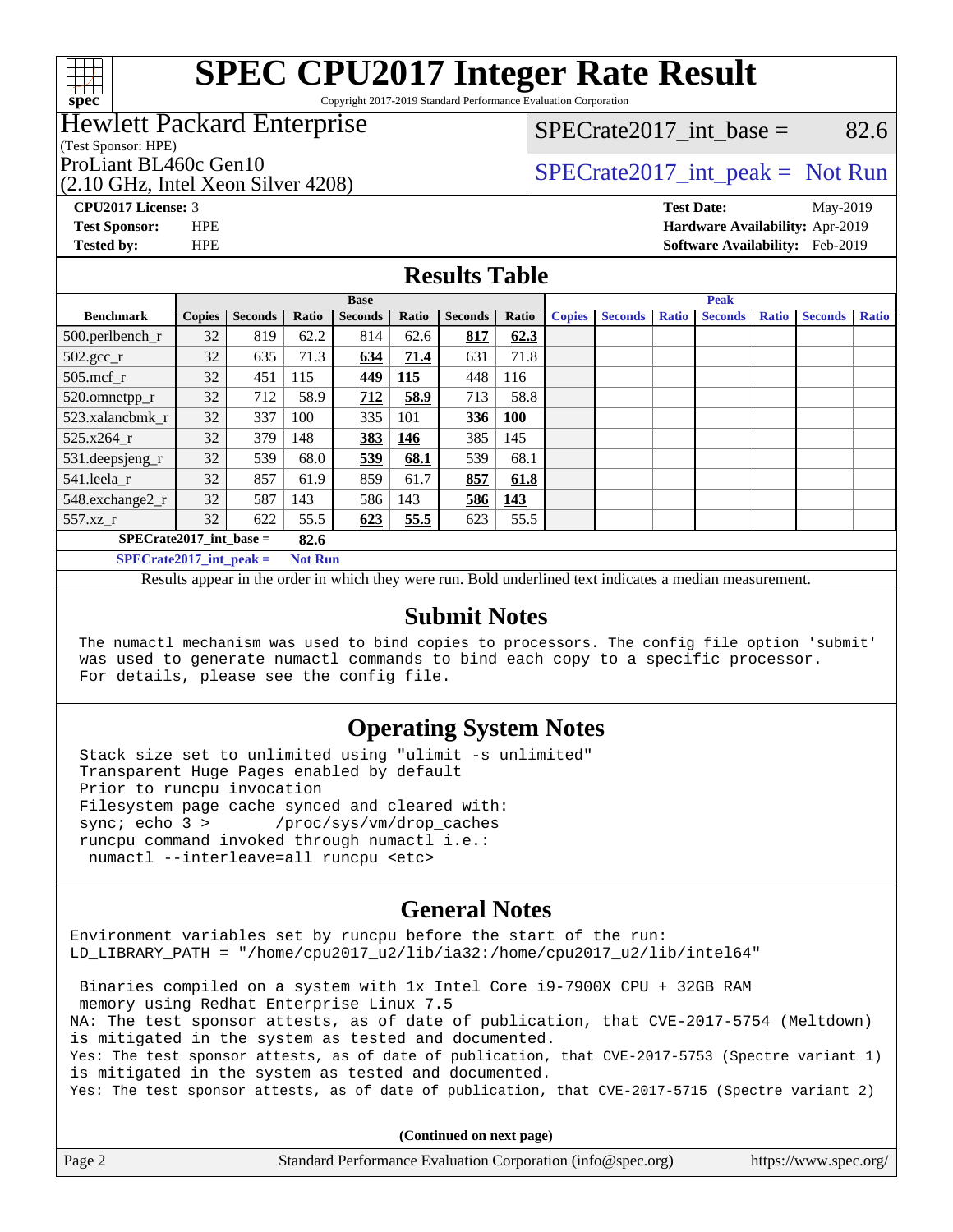

Copyright 2017-2019 Standard Performance Evaluation Corporation

### Hewlett Packard Enterprise

SPECrate  $2017$  int base = 82.6

(Test Sponsor: HPE)

(2.10 GHz, Intel Xeon Silver 4208)

ProLiant BL460c Gen10<br>  $SPECTA 10$  [SPECrate2017\\_int\\_peak =](http://www.spec.org/auto/cpu2017/Docs/result-fields.html#SPECrate2017intpeak) Not Run

**[CPU2017 License:](http://www.spec.org/auto/cpu2017/Docs/result-fields.html#CPU2017License)** 3 **[Test Date:](http://www.spec.org/auto/cpu2017/Docs/result-fields.html#TestDate)** May-2019 **[Test Sponsor:](http://www.spec.org/auto/cpu2017/Docs/result-fields.html#TestSponsor)** HPE **[Hardware Availability:](http://www.spec.org/auto/cpu2017/Docs/result-fields.html#HardwareAvailability)** Apr-2019 **[Tested by:](http://www.spec.org/auto/cpu2017/Docs/result-fields.html#Testedby)** HPE **[Software Availability:](http://www.spec.org/auto/cpu2017/Docs/result-fields.html#SoftwareAvailability)** Feb-2019

### **[General Notes \(Continued\)](http://www.spec.org/auto/cpu2017/Docs/result-fields.html#GeneralNotes)**

is mitigated in the system as tested and documented.

## **[Platform Notes](http://www.spec.org/auto/cpu2017/Docs/result-fields.html#PlatformNotes)**

 BIOS Configuration: Thermal Configuration set to Maximum Cooling Memory Patrol Scrubbing set to Disabled LLC Prefetch set to Enabled LLC Dead Line Allocation set to Disabled Workload Profile set to General Throughput Compute Workload Profile set to Custom Energy/Performance Bias set to Balanced Performance Sysinfo program /home/cpu2017\_u2/bin/sysinfo Rev: r5974 of 2018-05-19 9bcde8f2999c33d61f64985e45859ea9 running on bl460-sles15-6252 Sat May 4 00:40:18 2019 SUT (System Under Test) info as seen by some common utilities. For more information on this section, see <https://www.spec.org/cpu2017/Docs/config.html#sysinfo> From /proc/cpuinfo model name : Intel(R) Xeon(R) Silver 4208 CPU @ 2.10GHz 2 "physical id"s (chips) 32 "processors" cores, siblings (Caution: counting these is hw and system dependent. The following excerpts from /proc/cpuinfo might not be reliable. Use with caution.) cpu cores : 8 siblings : 16 physical 0: cores 0 1 2 3 4 5 6 7 physical 1: cores 0 1 2 3 4 5 6 7 From lscpu: Architecture: x86\_64 CPU op-mode(s): 32-bit, 64-bit Byte Order: Little Endian  $CPU(s):$  32 On-line CPU(s) list: 0-31 Thread(s) per core: 2 Core(s) per socket: 8 Socket(s): 2 NUMA node(s): 2 Vendor ID: GenuineIntel CPU family: 6 Model: 85 Model name: Intel(R) Xeon(R) Silver 4208 CPU @ 2.10GHz Stepping: 6 **(Continued on next page)**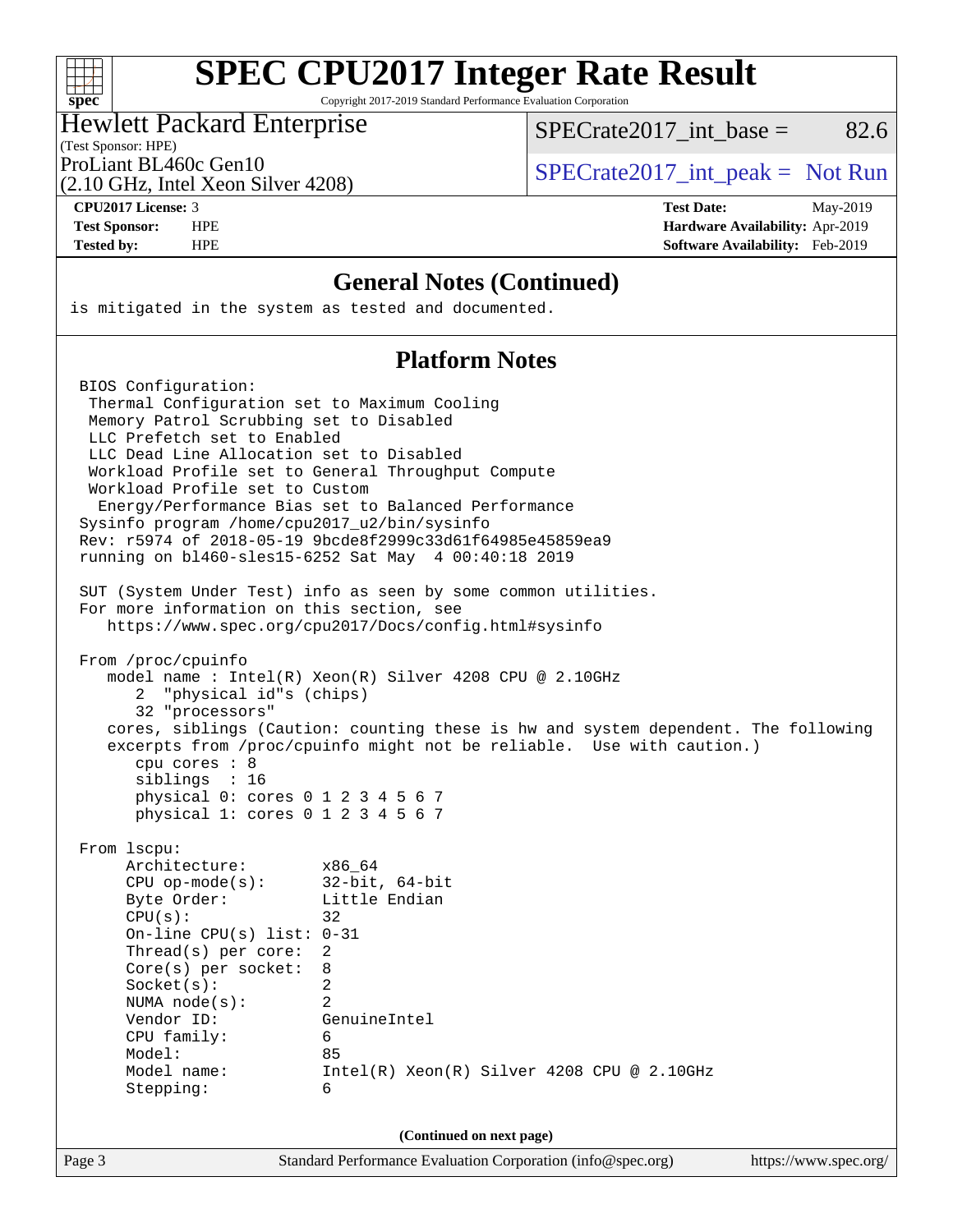

Copyright 2017-2019 Standard Performance Evaluation Corporation

# Hewlett Packard Enterprise

 $SPECTate2017\_int\_base =$  82.6

(Test Sponsor: HPE) (2.10 GHz, Intel Xeon Silver 4208)

ProLiant BL460c Gen10<br>  $SPECTA 10$  [SPECrate2017\\_int\\_peak =](http://www.spec.org/auto/cpu2017/Docs/result-fields.html#SPECrate2017intpeak) Not Run

**[CPU2017 License:](http://www.spec.org/auto/cpu2017/Docs/result-fields.html#CPU2017License)** 3 **[Test Date:](http://www.spec.org/auto/cpu2017/Docs/result-fields.html#TestDate)** May-2019 **[Test Sponsor:](http://www.spec.org/auto/cpu2017/Docs/result-fields.html#TestSponsor)** HPE **[Hardware Availability:](http://www.spec.org/auto/cpu2017/Docs/result-fields.html#HardwareAvailability)** Apr-2019 **[Tested by:](http://www.spec.org/auto/cpu2017/Docs/result-fields.html#Testedby)** HPE **[Software Availability:](http://www.spec.org/auto/cpu2017/Docs/result-fields.html#SoftwareAvailability)** Feb-2019

### **[Platform Notes \(Continued\)](http://www.spec.org/auto/cpu2017/Docs/result-fields.html#PlatformNotes)**

 CPU MHz: 2100.000 BogoMIPS: 4200.00 Virtualization: VT-x L1d cache: 32K L1i cache: 32K L2 cache: 1024K L3 cache: 11264K NUMA node0 CPU(s): 0-7,16-23 NUMA node1 CPU(s): 8-15,24-31 Flags: fpu vme de pse tsc msr pae mce cx8 apic sep mtrr pge mca cmov pat pse36 clflush dts acpi mmx fxsr sse sse2 ss ht tm pbe syscall nx pdpe1gb rdtscp lm constant\_tsc art arch\_perfmon pebs bts rep\_good nopl xtopology nonstop\_tsc cpuid aperfmperf tsc\_known\_freq pni pclmulqdq dtes64 monitor ds\_cpl vmx smx est tm2 ssse3 sdbg fma cx16 xtpr pdcm pcid dca sse4\_1 sse4\_2 x2apic movbe popcnt tsc\_deadline\_timer aes xsave avx f16c rdrand lahf\_lm abm 3dnowprefetch cpuid\_fault epb cat\_l3 cdp\_l3 invpcid\_single intel\_ppin mba tpr\_shadow vnmi flexpriority ept vpid fsgsbase tsc\_adjust bmi1 hle avx2 smep bmi2 erms invpcid rtm cqm mpx rdt\_a avx512f avx512dq rdseed adx smap clflushopt clwb intel\_pt avx512cd avx512bw avx512vl xsaveopt xsavec xgetbv1 xsaves cqm\_llc cqm\_occup\_llc cqm\_mbm\_total cqm\_mbm\_local ibpb ibrs stibp dtherm ida arat pln pts pku ospke avx512\_vnni arch\_capabilities ssbd /proc/cpuinfo cache data cache size : 11264 KB From numactl --hardware WARNING: a numactl 'node' might or might not correspond to a physical chip. available: 2 nodes (0-1) node 0 cpus: 0 1 2 3 4 5 6 7 16 17 18 19 20 21 22 23 node 0 size: 96323 MB node 0 free: 95898 MB node 1 cpus: 8 9 10 11 12 13 14 15 24 25 26 27 28 29 30 31 node 1 size: 96764 MB node 1 free: 96405 MB node distances: node 0 1 0: 10 21 1: 21 10 From /proc/meminfo MemTotal: 197722208 kB HugePages\_Total: 0 Hugepagesize: 2048 kB From /etc/\*release\* /etc/\*version\* os-release: NAME="SLES" VERSION="15" **(Continued on next page)**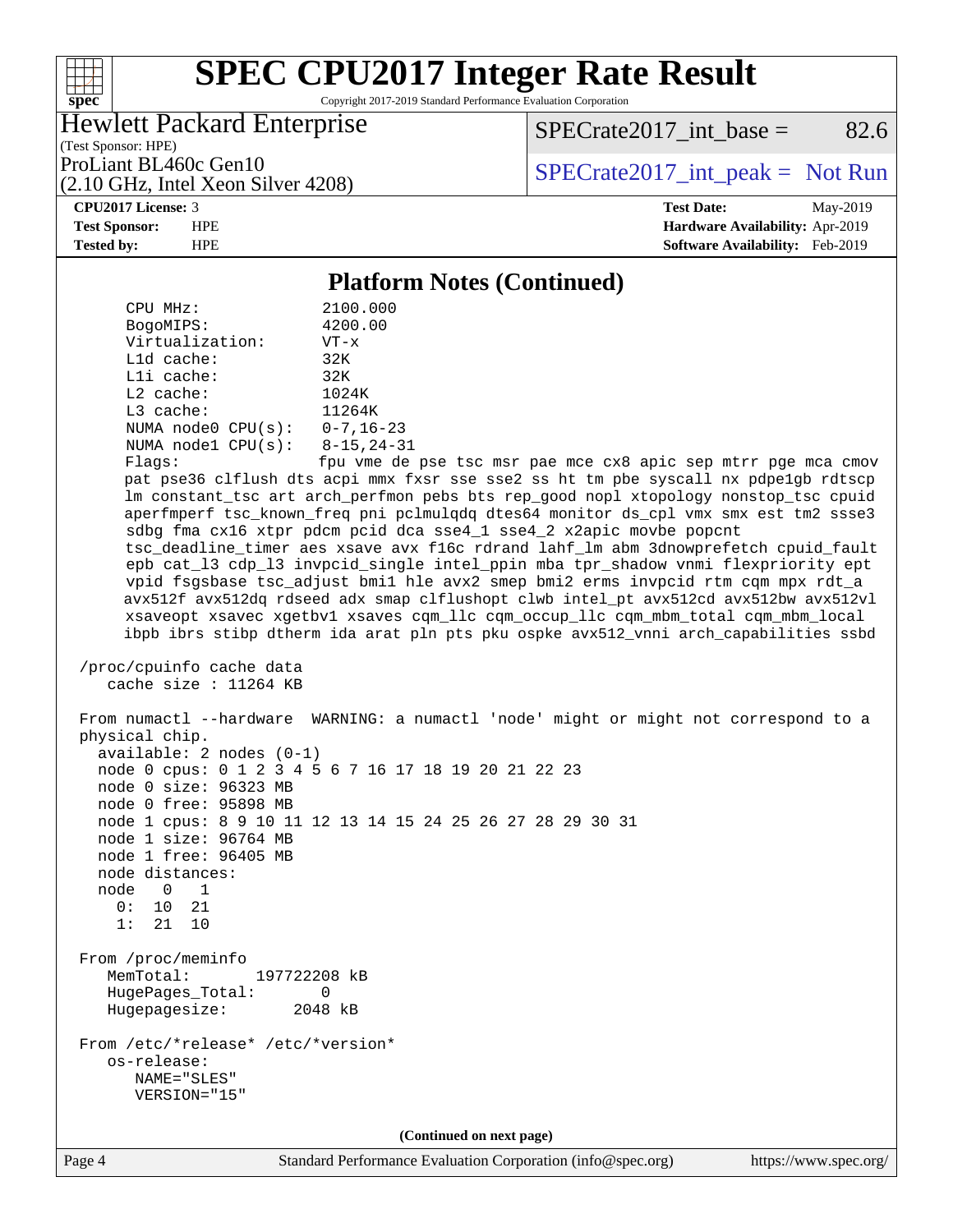Copyright 2017-2019 Standard Performance Evaluation Corporation

Hewlett Packard Enterprise

 $SPECTate2017\_int\_base = 82.6$ 

(Test Sponsor: HPE) (2.10 GHz, Intel Xeon Silver 4208)

ProLiant BL460c Gen10  $SPECTA = 10$   $SPECTA = 2017$  int peak = Not Run

**[spec](http://www.spec.org/)**

 $+\hskip -1.5pt +\hskip -1.5pt +$ 

**[CPU2017 License:](http://www.spec.org/auto/cpu2017/Docs/result-fields.html#CPU2017License)** 3 **[Test Date:](http://www.spec.org/auto/cpu2017/Docs/result-fields.html#TestDate)** May-2019 **[Test Sponsor:](http://www.spec.org/auto/cpu2017/Docs/result-fields.html#TestSponsor)** HPE **[Hardware Availability:](http://www.spec.org/auto/cpu2017/Docs/result-fields.html#HardwareAvailability)** Apr-2019 **[Tested by:](http://www.spec.org/auto/cpu2017/Docs/result-fields.html#Testedby)** HPE **[Software Availability:](http://www.spec.org/auto/cpu2017/Docs/result-fields.html#SoftwareAvailability)** Feb-2019

### **[Platform Notes \(Continued\)](http://www.spec.org/auto/cpu2017/Docs/result-fields.html#PlatformNotes)**

 VERSION\_ID="15" PRETTY\_NAME="SUSE Linux Enterprise Server 15" ID="sles" ID\_LIKE="suse" ANSI\_COLOR="0;32" CPE\_NAME="cpe:/o:suse:sles:15" uname -a: Linux bl460-sles15-6252 4.12.14-23-default #1 SMP Tue May 29 21:04:44 UTC 2018 (cd0437b) x86\_64 x86\_64 x86\_64 GNU/Linux Kernel self-reported vulnerability status: CVE-2017-5754 (Meltdown): Not affected CVE-2017-5753 (Spectre variant 1): Mitigation: \_\_user pointer sanitization CVE-2017-5715 (Spectre variant 2): Mitigation: Indirect Branch Restricted Speculation, IBPB, IBRS\_FW run-level 3 May 4 00:39

 SPEC is set to: /home/cpu2017\_u2 Filesystem Type Size Used Avail Use% Mounted on /dev/sda5 xfs 72G 43G 30G 60% /home

 Additional information from dmidecode follows. WARNING: Use caution when you interpret this section. The 'dmidecode' program reads system data which is "intended to allow hardware to be accurately determined", but the intent may not be met, as there are frequent changes to hardware, firmware, and the "DMTF SMBIOS" standard. BIOS HPE I41 02/02/2019 Memory: 4x UNKNOWN NOT AVAILABLE 12x UNKNOWN NOT AVAILABLE 16 GB 2 rank 2933, configured at 2400

(End of data from sysinfo program)

# **[Compiler Version Notes](http://www.spec.org/auto/cpu2017/Docs/result-fields.html#CompilerVersionNotes)**

```
==============================================================================
 CC 500.perlbench_r(base) 502.\text{gcc\_r}(base) 505.\text{mcf\_r}(base) 525.\text{x}264_\text{r}(base)
       557.xz_r(base)
                                   ------------------------------------------------------------------------------
Intel(R) C Intel(R) 64 Compiler for applications running on Intel(R) 64,
   Version 19.0.2.187 Build 20190117
Copyright (C) 1985-2019 Intel Corporation. All rights reserved.
------------------------------------------------------------------------------
```
**(Continued on next page)**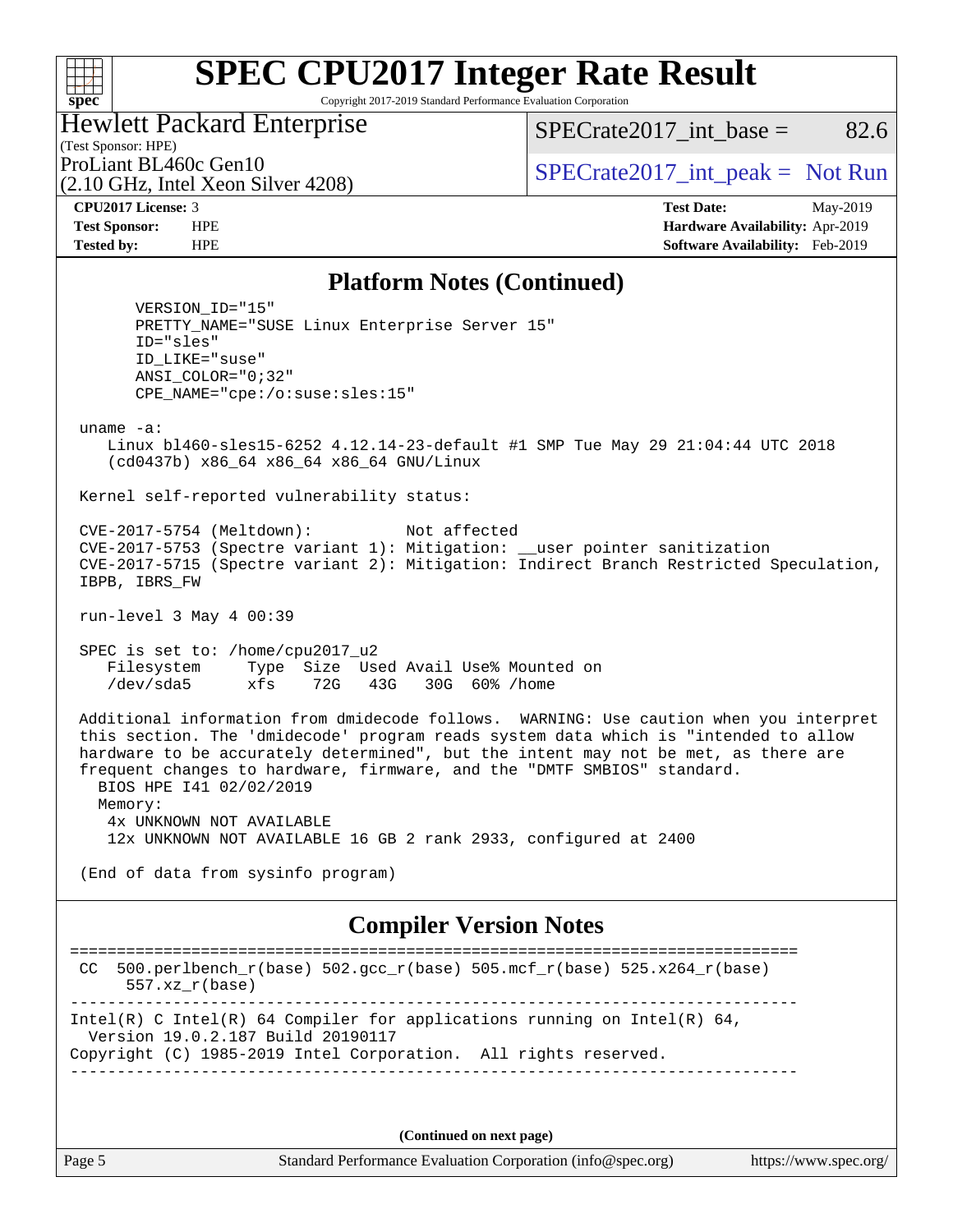

Copyright 2017-2019 Standard Performance Evaluation Corporation

### Hewlett Packard Enterprise

(Test Sponsor: HPE)

 $SPECTate2017\_int\_base =$  82.6

(2.10 GHz, Intel Xeon Silver 4208)

ProLiant BL460c Gen10<br>  $SPECTA 10$  [SPECrate2017\\_int\\_peak =](http://www.spec.org/auto/cpu2017/Docs/result-fields.html#SPECrate2017intpeak) Not Run

**[CPU2017 License:](http://www.spec.org/auto/cpu2017/Docs/result-fields.html#CPU2017License)** 3 **[Test Date:](http://www.spec.org/auto/cpu2017/Docs/result-fields.html#TestDate)** May-2019 **[Test Sponsor:](http://www.spec.org/auto/cpu2017/Docs/result-fields.html#TestSponsor)** HPE **[Hardware Availability:](http://www.spec.org/auto/cpu2017/Docs/result-fields.html#HardwareAvailability)** Apr-2019 **[Tested by:](http://www.spec.org/auto/cpu2017/Docs/result-fields.html#Testedby)** HPE **[Software Availability:](http://www.spec.org/auto/cpu2017/Docs/result-fields.html#SoftwareAvailability)** Feb-2019

## **[Compiler Version Notes \(Continued\)](http://www.spec.org/auto/cpu2017/Docs/result-fields.html#CompilerVersionNotes)**

| CXXC 520.omnetpp $r(base)$ 523.xalancbmk $r(base)$ 531.deepsjeng $r(base)$<br>$541.$ leela r(base)                                                                                     |
|----------------------------------------------------------------------------------------------------------------------------------------------------------------------------------------|
| Intel(R) C++ Intel(R) 64 Compiler for applications running on Intel(R) 64,<br>Version 19.0.2.187 Build 20190117<br>Copyright (C) 1985-2019 Intel Corporation. All rights reserved.     |
| FC 548. exchange2 r(base)                                                                                                                                                              |
| Intel(R) Fortran Intel(R) 64 Compiler for applications running on Intel(R)<br>64, Version 19.0.2.187 Build 20190117<br>Copyright (C) 1985-2019 Intel Corporation. All rights reserved. |

# **[Base Compiler Invocation](http://www.spec.org/auto/cpu2017/Docs/result-fields.html#BaseCompilerInvocation)**

[C benchmarks](http://www.spec.org/auto/cpu2017/Docs/result-fields.html#Cbenchmarks): [icc -m64 -std=c11](http://www.spec.org/cpu2017/results/res2019q2/cpu2017-20190514-14022.flags.html#user_CCbase_intel_icc_64bit_c11_33ee0cdaae7deeeab2a9725423ba97205ce30f63b9926c2519791662299b76a0318f32ddfffdc46587804de3178b4f9328c46fa7c2b0cd779d7a61945c91cd35)

[C++ benchmarks:](http://www.spec.org/auto/cpu2017/Docs/result-fields.html#CXXbenchmarks) [icpc -m64](http://www.spec.org/cpu2017/results/res2019q2/cpu2017-20190514-14022.flags.html#user_CXXbase_intel_icpc_64bit_4ecb2543ae3f1412ef961e0650ca070fec7b7afdcd6ed48761b84423119d1bf6bdf5cad15b44d48e7256388bc77273b966e5eb805aefd121eb22e9299b2ec9d9)

[Fortran benchmarks](http://www.spec.org/auto/cpu2017/Docs/result-fields.html#Fortranbenchmarks): [ifort -m64](http://www.spec.org/cpu2017/results/res2019q2/cpu2017-20190514-14022.flags.html#user_FCbase_intel_ifort_64bit_24f2bb282fbaeffd6157abe4f878425411749daecae9a33200eee2bee2fe76f3b89351d69a8130dd5949958ce389cf37ff59a95e7a40d588e8d3a57e0c3fd751)

# **[Base Portability Flags](http://www.spec.org/auto/cpu2017/Docs/result-fields.html#BasePortabilityFlags)**

 500.perlbench\_r: [-DSPEC\\_LP64](http://www.spec.org/cpu2017/results/res2019q2/cpu2017-20190514-14022.flags.html#b500.perlbench_r_basePORTABILITY_DSPEC_LP64) [-DSPEC\\_LINUX\\_X64](http://www.spec.org/cpu2017/results/res2019q2/cpu2017-20190514-14022.flags.html#b500.perlbench_r_baseCPORTABILITY_DSPEC_LINUX_X64) 502.gcc\_r: [-DSPEC\\_LP64](http://www.spec.org/cpu2017/results/res2019q2/cpu2017-20190514-14022.flags.html#suite_basePORTABILITY502_gcc_r_DSPEC_LP64) 505.mcf\_r: [-DSPEC\\_LP64](http://www.spec.org/cpu2017/results/res2019q2/cpu2017-20190514-14022.flags.html#suite_basePORTABILITY505_mcf_r_DSPEC_LP64) 520.omnetpp\_r: [-DSPEC\\_LP64](http://www.spec.org/cpu2017/results/res2019q2/cpu2017-20190514-14022.flags.html#suite_basePORTABILITY520_omnetpp_r_DSPEC_LP64) 523.xalancbmk\_r: [-DSPEC\\_LP64](http://www.spec.org/cpu2017/results/res2019q2/cpu2017-20190514-14022.flags.html#suite_basePORTABILITY523_xalancbmk_r_DSPEC_LP64) [-DSPEC\\_LINUX](http://www.spec.org/cpu2017/results/res2019q2/cpu2017-20190514-14022.flags.html#b523.xalancbmk_r_baseCXXPORTABILITY_DSPEC_LINUX) 525.x264\_r: [-DSPEC\\_LP64](http://www.spec.org/cpu2017/results/res2019q2/cpu2017-20190514-14022.flags.html#suite_basePORTABILITY525_x264_r_DSPEC_LP64) 531.deepsjeng\_r: [-DSPEC\\_LP64](http://www.spec.org/cpu2017/results/res2019q2/cpu2017-20190514-14022.flags.html#suite_basePORTABILITY531_deepsjeng_r_DSPEC_LP64) 541.leela\_r: [-DSPEC\\_LP64](http://www.spec.org/cpu2017/results/res2019q2/cpu2017-20190514-14022.flags.html#suite_basePORTABILITY541_leela_r_DSPEC_LP64) 548.exchange2\_r: [-DSPEC\\_LP64](http://www.spec.org/cpu2017/results/res2019q2/cpu2017-20190514-14022.flags.html#suite_basePORTABILITY548_exchange2_r_DSPEC_LP64) 557.xz\_r: [-DSPEC\\_LP64](http://www.spec.org/cpu2017/results/res2019q2/cpu2017-20190514-14022.flags.html#suite_basePORTABILITY557_xz_r_DSPEC_LP64)